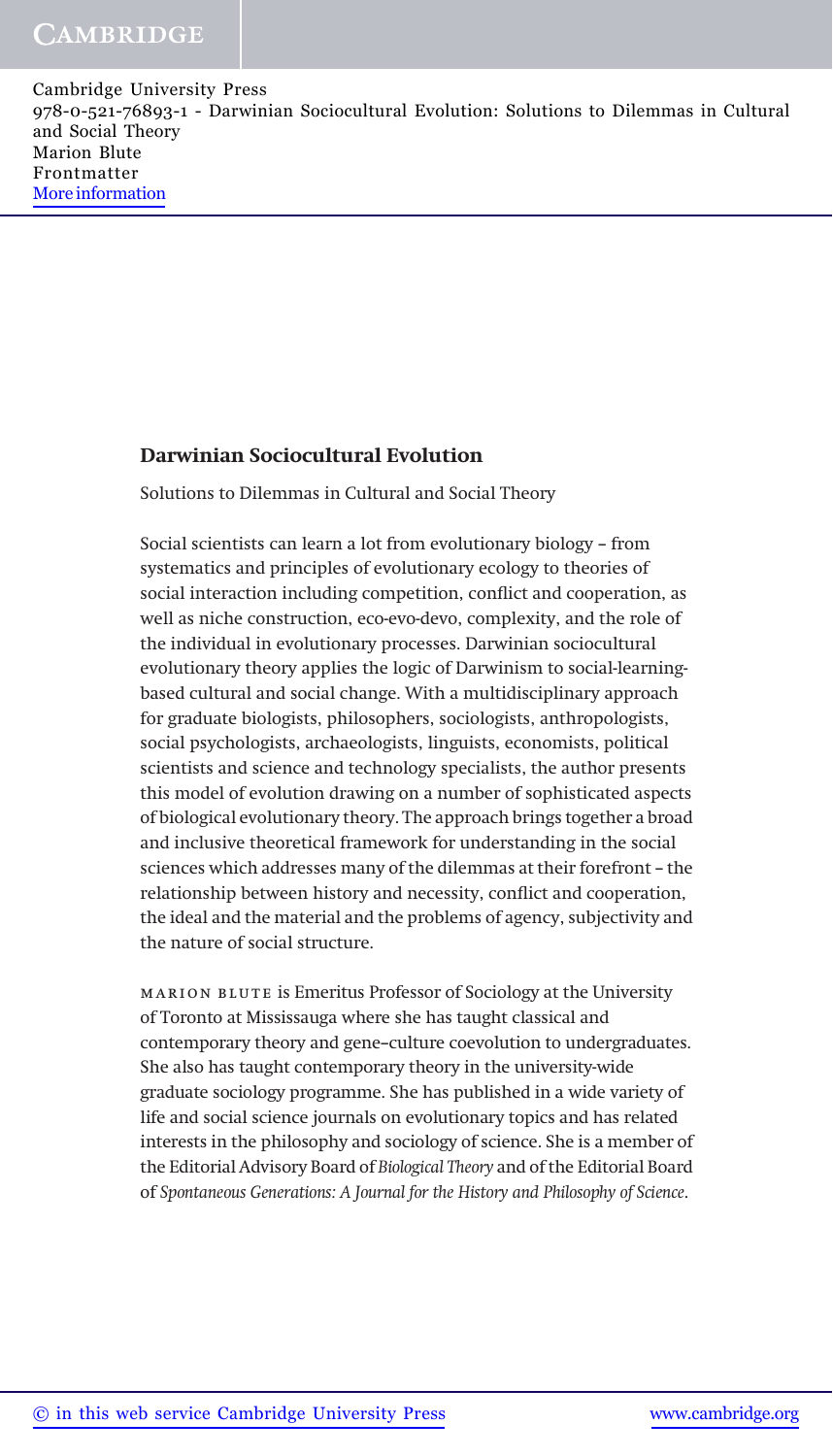> There is a grandeur in this view of life, with its several powers, having been originally breathed into a few forms or into one; and that, whilst this planet has gone cycling on according to the fixed law of gravity, from so simple a beginning endless forms most beautiful and most wonderful have been, and are being, evolved. (Charles Darwin, concluding words from the first edition of The Origin of Species, 1859.)

Biologists … appreciate the hugeness of the problem that Darwin faced and solved. They are therefore more likely than social scientists to feel optimistic about the chances of a comparable intellectual feat in the study of cultural evolution. (John Maynard Smith and N. Warren, Evolution 36:3, 620, 1982.)

That there are just two major forms of behavioural evolution, occurring through genetic and cultural transmission respectively, must rank among the most exciting and fundamental discoveries … achieved over the last century and a half. (Andrew Whiten, Behavioral and Brain Sciences 24:2, 359-60, 2001.)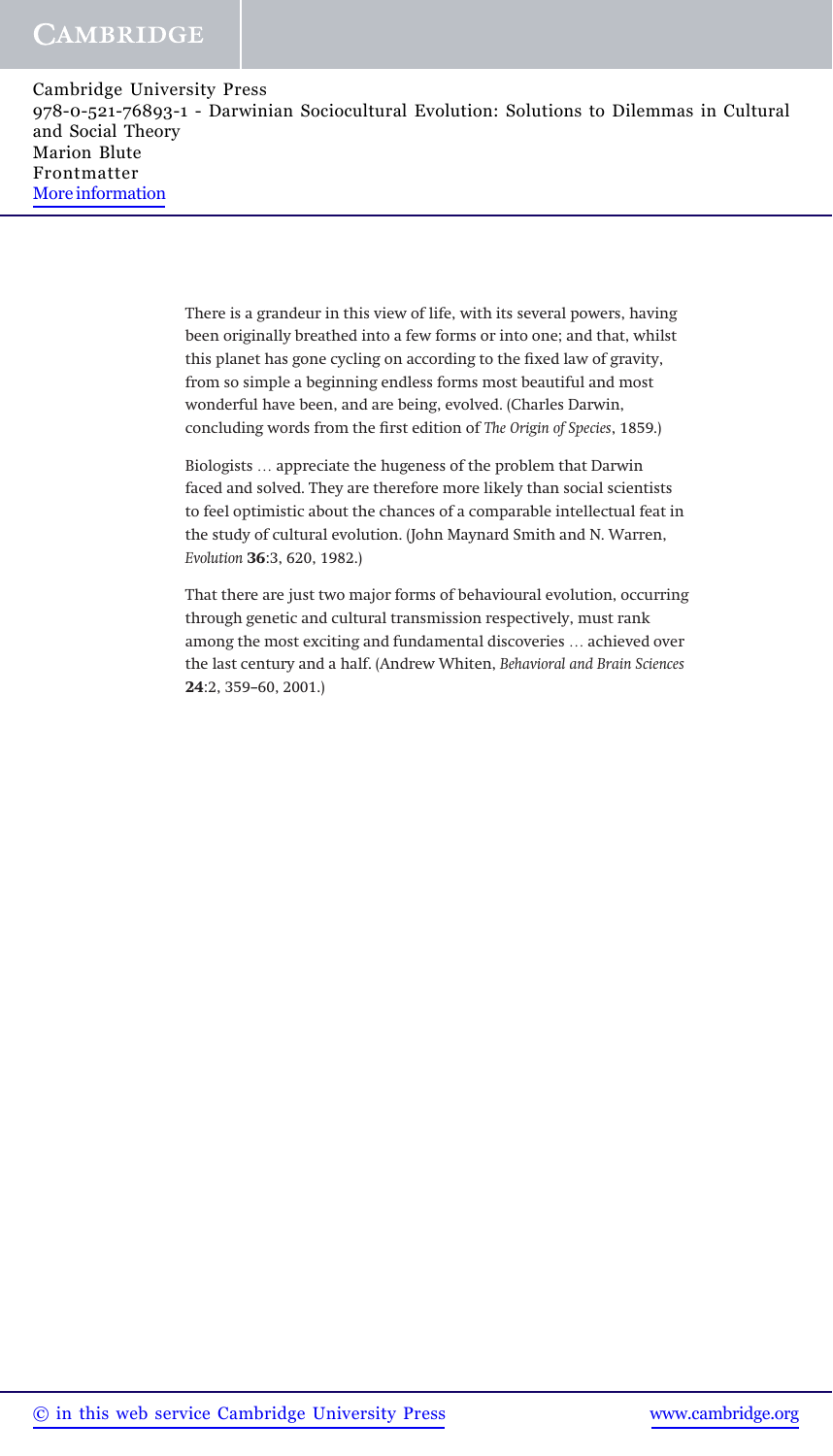# Darwinian Sociocultural Evolution

Solutions to Dilemmas in Cultural and Social Theory

marion blute

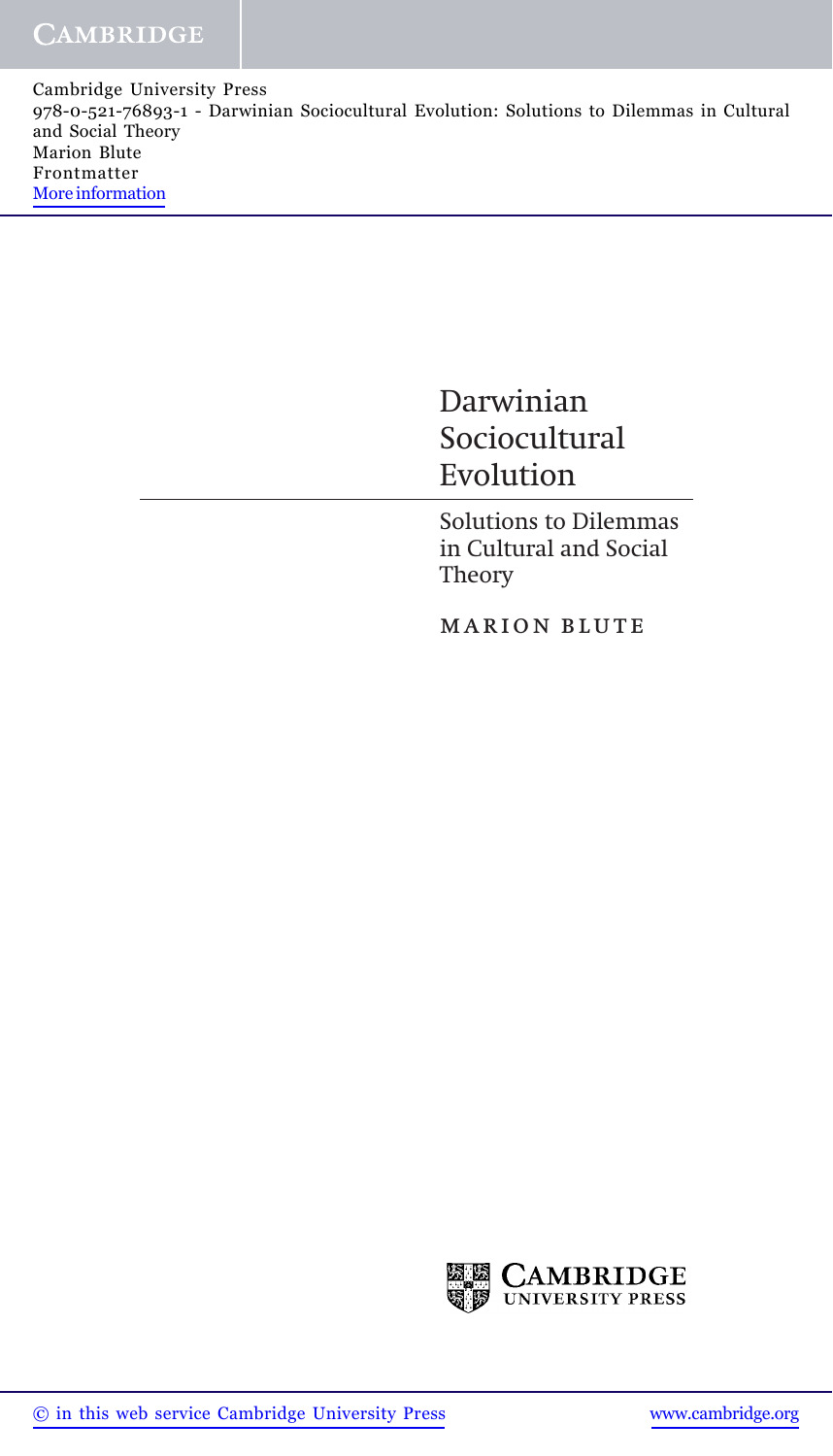| Cambridge University Press                                                               |
|------------------------------------------------------------------------------------------|
| 978-0-521-76893-1 - Darwinian Sociocultural Evolution: Solutions to Dilemmas in Cultural |
| and Social Theory                                                                        |
| Marion Blute                                                                             |
| Frontmatter                                                                              |
| More information                                                                         |
|                                                                                          |

cambridge university press Cambridge, New York, Melbourne, Madrid, Cape Town, Singapore, São Paulo, Delhi, Dubai, Tokyo Cambridge University Press The Edinburgh Building, Cambridge CB2 8RU, UK

> Published in the United States of America by Cambridge University Press, New York

www.cambridge.org Information on this title: www.cambridge.org/9780521768931

© Cambridge University Press 2010

This publication is in copyright. Subject to statutory exception and to the provisions of relevant collective licensing agreements, no reproduction of any part may take place without the written permission of Cambridge University Press.

First published 2010

Printed in the United Kingdom at the University Press, Cambridge

A catalogue record for this publication is available from the British Library

ISBN 978-0-521-76893-1 Hardback ISBN 978-0-521-74595-6 Paperback

Cambridge University Press has no responsibility for the persistence or accuracy of URLs for external or third-party Internet websites referred to in this publication, and does not guarantee that any content on such websites is, or will remain, accurate or appropriate.

To the extent permitted by applicable law, Cambridge University Press is not liable for direct damages or loss of any kind resulting from the use of this product or from errors or faults contained in it, and in every case Cambridge University Press's liability shall be limited to the amount actually paid by the customer for the product.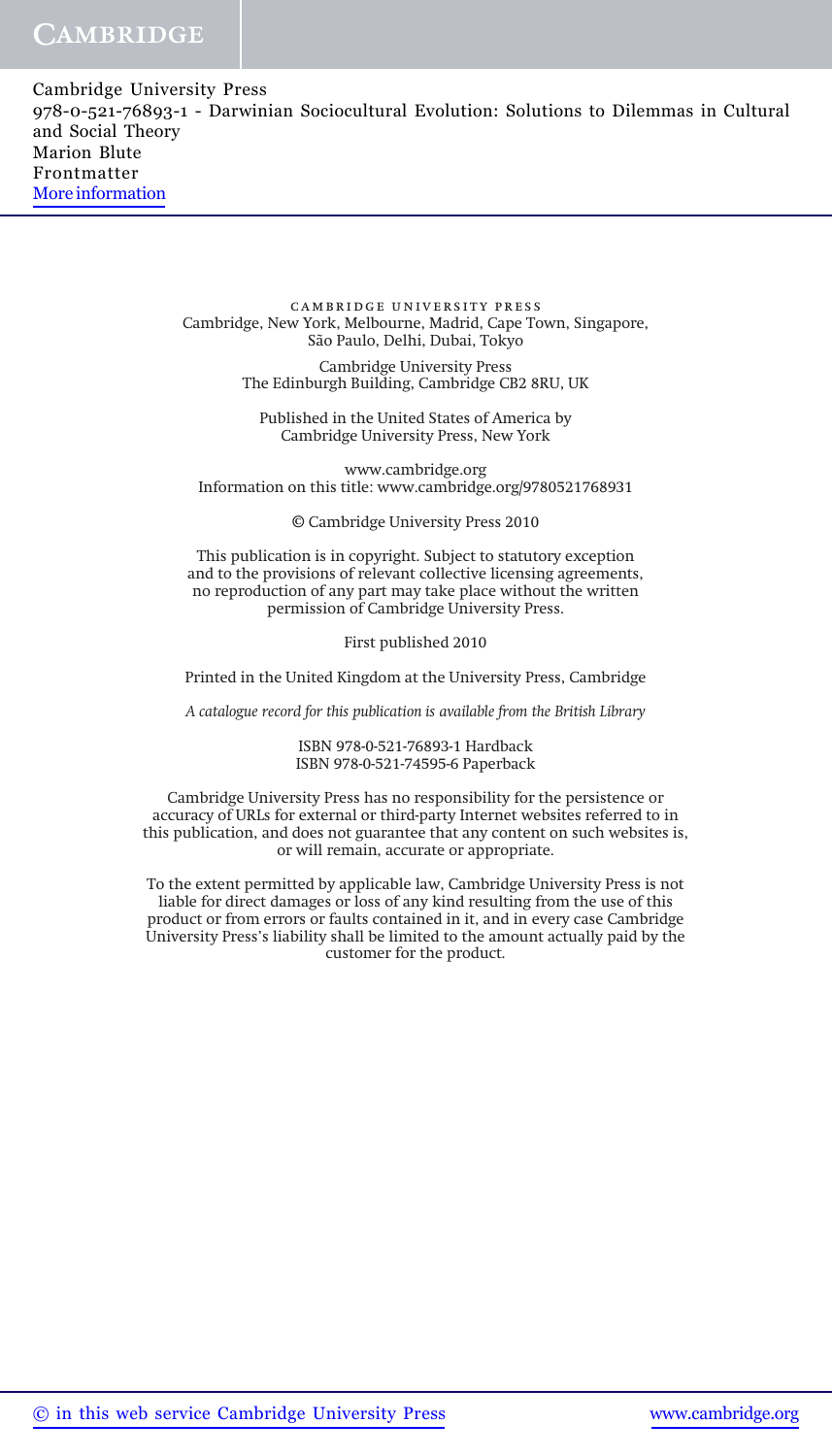## Contents

|   | Preface: a postmodern metanarrative                | page vii |
|---|----------------------------------------------------|----------|
|   | Acknowledgments                                    | ix       |
|   |                                                    |          |
|   |                                                    |          |
| 1 | Introduction                                       | 1        |
| 2 | History: where did something come from?            | 23       |
| 3 | Necessity: why did it evolve?                      | 51       |
| 4 | Competition, conflict and cooperation: why         |          |
|   | and how do they interact socially?                 | 80       |
| 5 | The ideal and the material: the role of memes      |          |
|   | in evolutionary social science                     | 113      |
| 6 | Micro and macro I: the problem of agency           | 138      |
| 7 | Micro and macro II: the problem of subjectivity    | 162      |
| 8 | Micro and macro III: the evolution of complexity   |          |
|   | and the problem of social structure                | 182      |
| 9 | Evolutionism and the future of the social sciences | 199      |
|   |                                                    |          |
|   | References                                         | 209      |

Index 233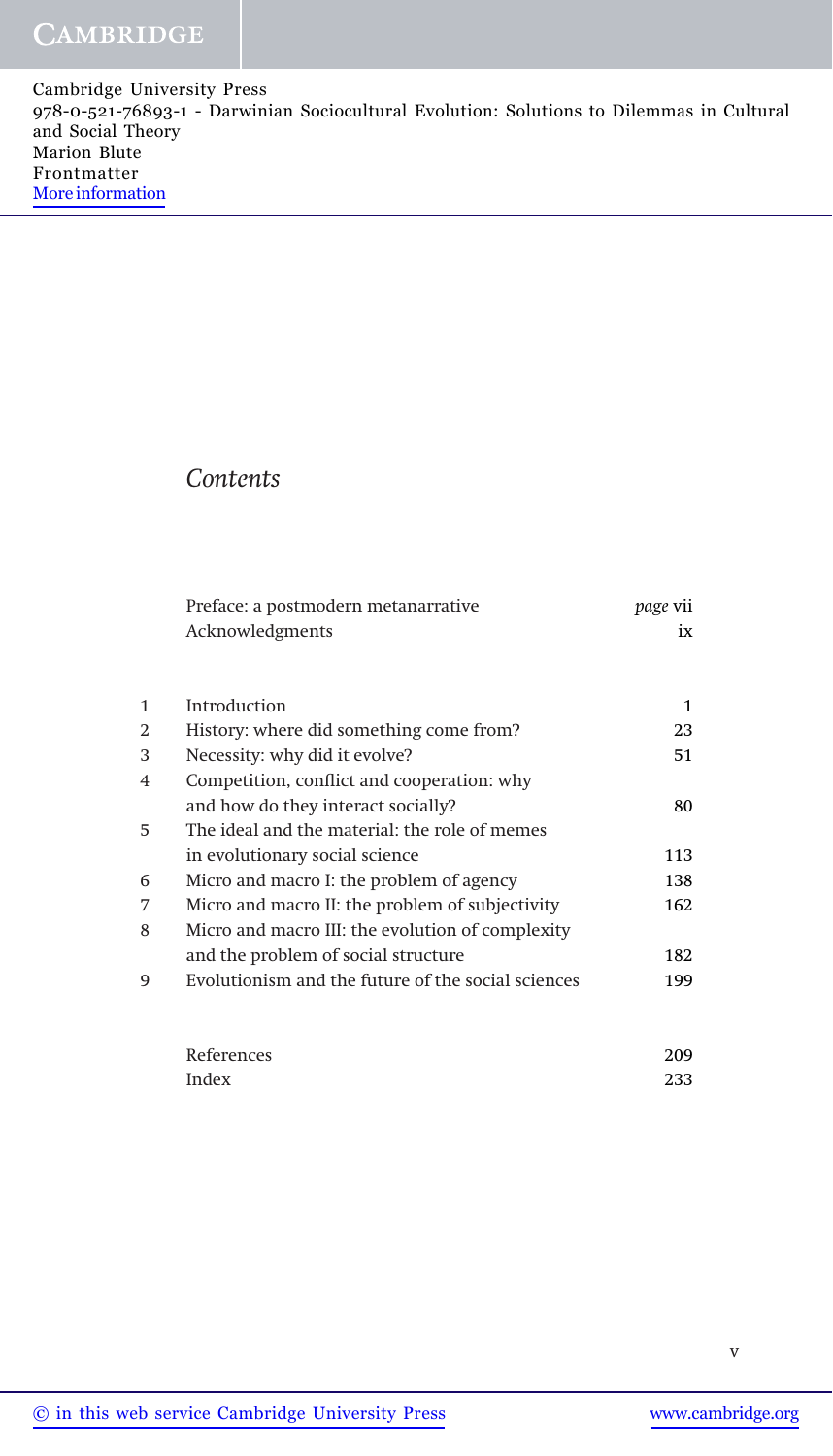### Preface: a postmodern metanarrative

This book has three goals. This first is to acquaint colleagues in the social sciences and their students who may not be well informed, but who want to be become more so, about work currently being done in a variety of social science disciplines on Darwinian theories of sociocultural evolution. These are the readers who, when they hear "cultural evolution", think "sociobiology", or even of the kinds of stage theories of "progress" common in the nineteenth century and the first half of the twentieth century. Conversely, life scientists may be interested in the extent to which Darwinian evolutionary concepts and theories are applicable to purely sociocultural phenomena.

The second is addressed to colleagues in either the social or the life sciences and their students who know better and are currently working in this area. I would like them to become aware, to the extent to which they currently may not be, that their labours in their own discipline are supported by, and converging with, those of others, working in virtually every other social science discipline. Together they are building the foundations of a broad and inclusive theoretical framework for understanding in the social sciences. I would also like to encourage an enriched and updated understanding of evolutionary processes beyond the heretofore admittedly useful formulas such as those of replication, variation, interaction and selection many of us have been working within. Today, evolutionary biology has a richer conceptual apparatus to offer sociocultural evolutionists that we need to take advantage of. These include developments in systematics, the emergence of general principles of evolutionary ecology, the role of conflict in a cooperative context and vice versa, niche construction, and an awareness that a truly synthetic theory must embrace not only transmission and selection but also development and ecology if it aspires to explain the evolution of complexity. This is not to say that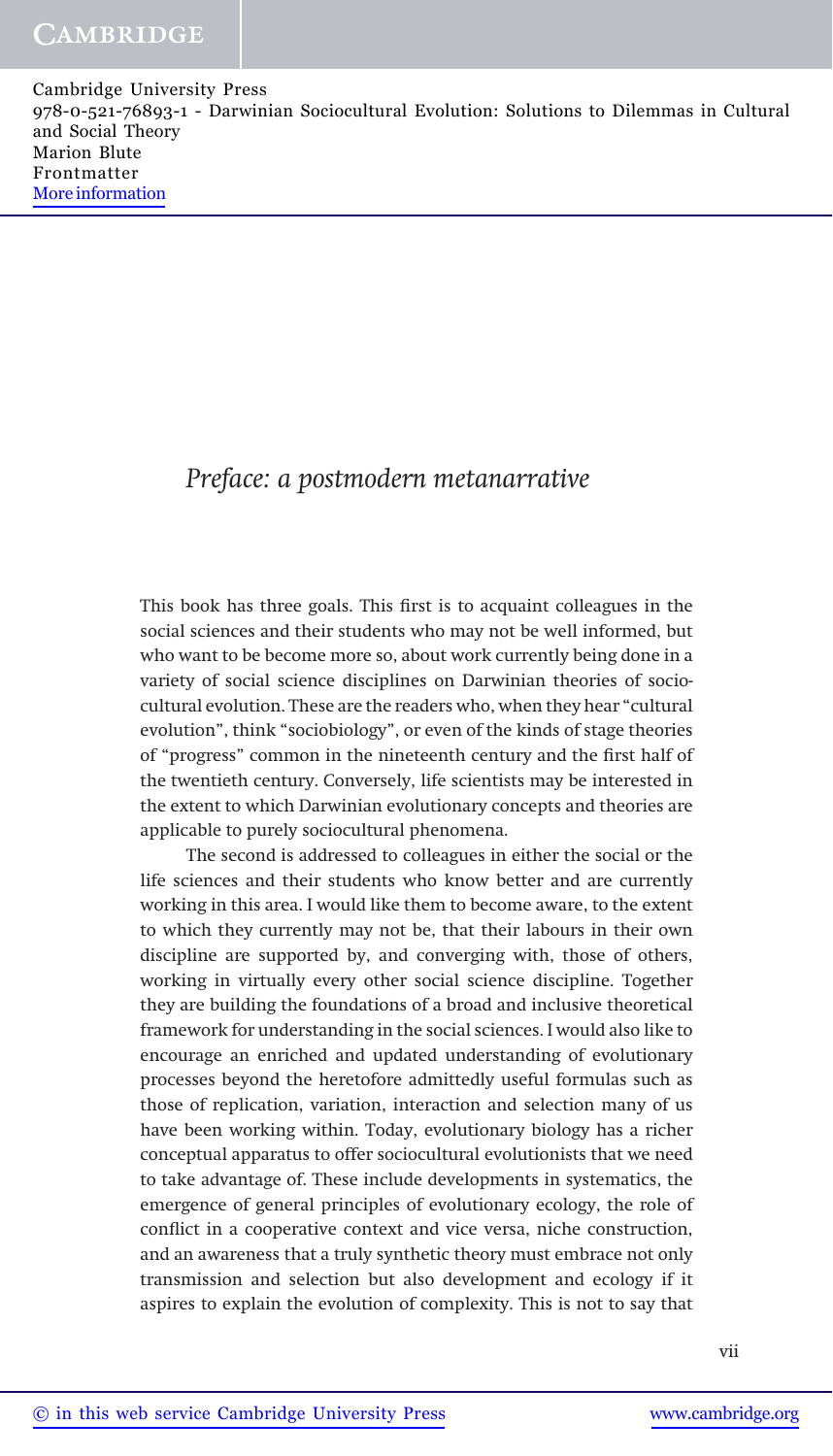#### viii Preface

many problems do not remain outstanding - those pertaining to the role of the individual in evolutionary processes for example.

The third is to use the second to inform the first. I would like to show how an enriched understanding of the sociocultural evolutionary process can address many of the dilemmas that are at the forefront of the social sciences today. What is the role of history and contemporary social forces in understanding human affairs? What conditions are likely to result in social conflict or cooperation or both? What about memes? What about rational choice versus reinforcement? Is everything, something, or nothing socially constructed? Where does complexity come from? What is social structure anyway and how does it relate to culture? Is there a role for human agency in a culturally programmed and socially structured world?

Nothing so characterizes the postmodern state of the social sciences as the belief that metanarratives (in the language of the humanities) or general theories (in the language of the sciences) are impossible. At first blush therefore, the title of this preface is a contradiction in terms. Sociocultural evolutionism is most definitely a metanarrative, a general theory. At the same time, however, it is a postmodern one. It does not seek to outcompete, let alone actively destroy, other theories, paradigms, theoretical orientation or schools of thought dealing with human culture and social organization. Rather, it is a framework which respectfully acknowledges fundamental insights of the most diverse sorts and sources about our common subject matter. Evolution acknowledges the significance of both the ideal and the material, change and stability, history and necessity, cooperation and conflict, reason and reinforcement, the subjective and the objective, and hopefully ultimately both the biological and the sociocultural. Evolution is indeed then a postmodern metanarrative, a framework within which what we all have to say makes sense. This book is about that metanarrative, that general theory.